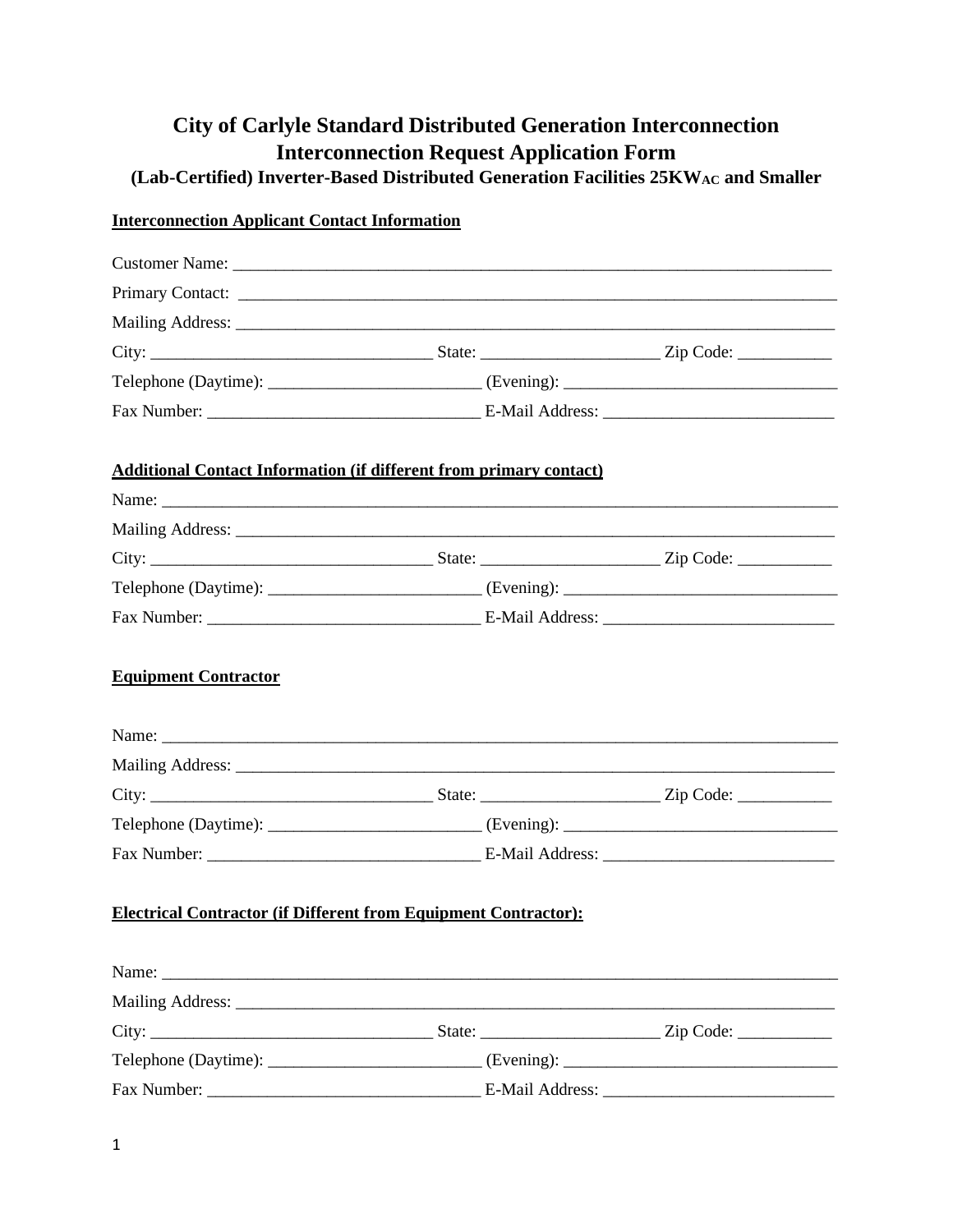| Active License? _____Yes _____No                                                                                                   |         |  |
|------------------------------------------------------------------------------------------------------------------------------------|---------|--|
| Registered with Municipality? _____Yes _____No                                                                                     |         |  |
| Is the Interconnection Customer requesting Net Metering? _____Yes _____No                                                          |         |  |
| <b>Distributed Generation Facility ("Facility") Information</b>                                                                    |         |  |
|                                                                                                                                    |         |  |
|                                                                                                                                    |         |  |
|                                                                                                                                    |         |  |
|                                                                                                                                    |         |  |
|                                                                                                                                    |         |  |
| Is the inverter lab-certified as that term is defined in the Illinois Distributed Generation Interconnection                       |         |  |
| Standard? Yes No                                                                                                                   |         |  |
| (If yes, attach manufacturer's technical specifications and label information from a nationally recognized<br>testing laboratory.) |         |  |
| Generation Facility Nameplate Rating: ______ (kW) ______ (kVA) ______ (AC Volts)                                                   |         |  |
| Prime Mover: Photovoltaic                                                                                                          | Turbine |  |
| <b>Energy Source: Solar</b>                                                                                                        | Wind    |  |
|                                                                                                                                    |         |  |

(If the In-Service Date changes, the interconnection customer must inform the utility as soon as it is aware of the changed date.)

#### **Insurance Disclosure**

The attached terms and conditions contain provisions related to liability and indemnification, and should be carefully considered by the interconnection customer. The interconnection customer shall carry general liability insurance coverage, such as, but not limited to, homeowner's insurance. Whenever possible, the interconnection customer shall name the City of Carlyle as an additional insured on its homeowner's insurance policy, or similar policy covering general liability.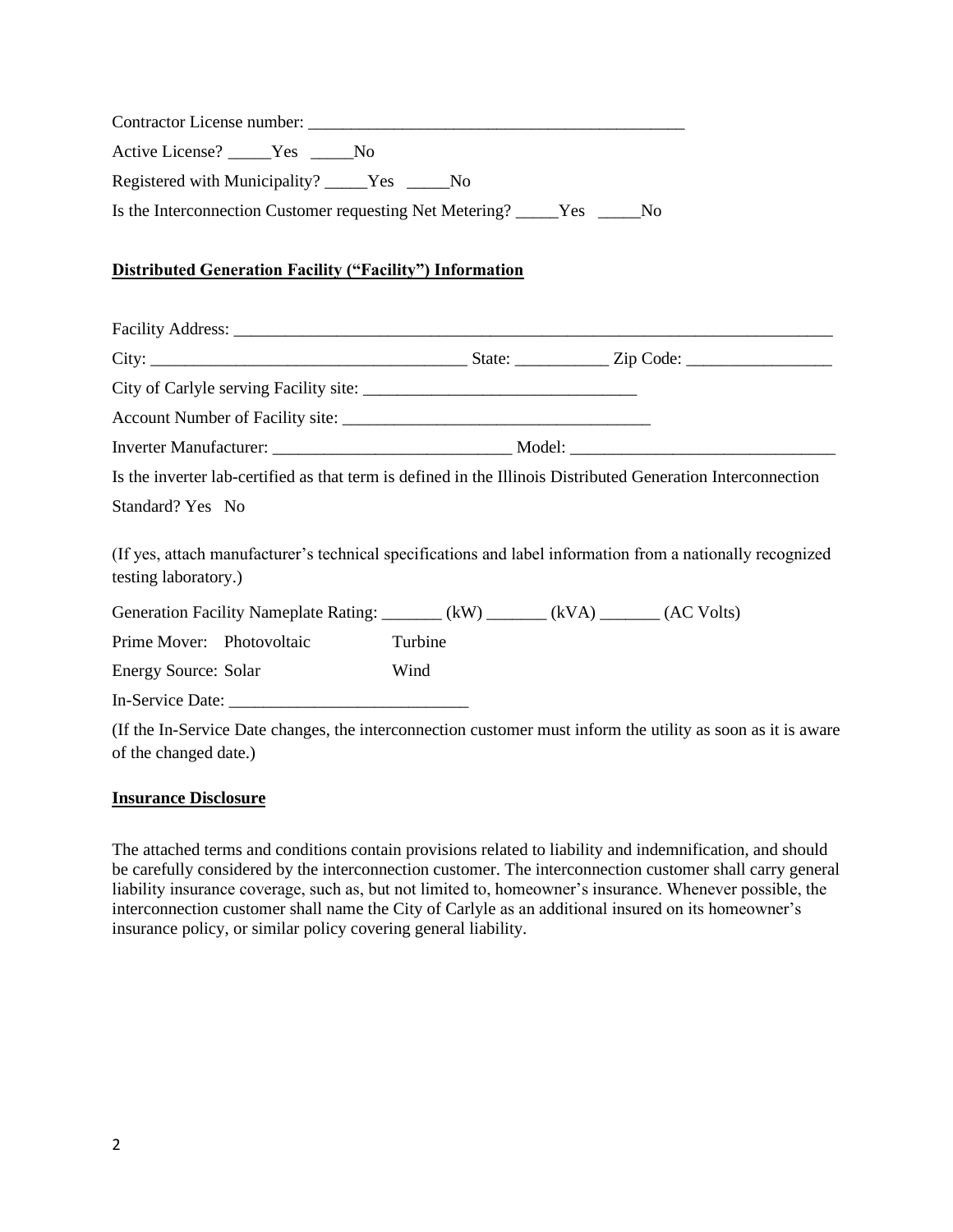### **Customer Signature**

I hereby certify that: (1) I have read and understand the terms and conditions which are attached hereto by reference; (2) I hereby agree to comply with the attached terms and conditions; and (3) to the best of my knowledge, all of the information provided in this application request form is complete and true.

| Applicant Signature: | Date:  |
|----------------------|--------|
| Name:                | Title: |

……………………………………………………………………………………………………………

### **Conditional Agreement to Interconnect Distributed Generation Facility**

By its signature below, the (utility) has determined the interconnection request is complete. Interconnection of the distributed generation facility is conditionally approved contingent upon the attached terms and conditions of this Agreement, the return of the attached Certificate of Completion, duly executed verification of electrical inspection and successful witness test.

Utility Representative Signature: \_\_\_\_\_\_\_\_\_\_\_\_\_\_\_\_\_\_\_\_\_\_\_\_\_\_\_\_\_\_\_\_\_\_\_\_\_\_\_\_\_\_\_

Date: \_\_\_\_\_\_\_\_\_\_\_\_\_\_\_\_\_\_\_\_\_\_

Name: \_\_\_\_\_\_\_\_\_\_\_\_\_\_\_\_\_\_\_\_\_\_\_\_\_\_\_\_\_\_\_\_\_\_\_\_\_\_\_\_\_\_\_\_\_\_\_\_\_\_

Title: \_\_\_\_\_\_\_\_\_\_\_\_\_\_\_\_\_\_\_\_\_\_\_\_\_\_\_\_\_\_\_\_\_\_\_\_\_\_\_\_\_\_\_\_\_\_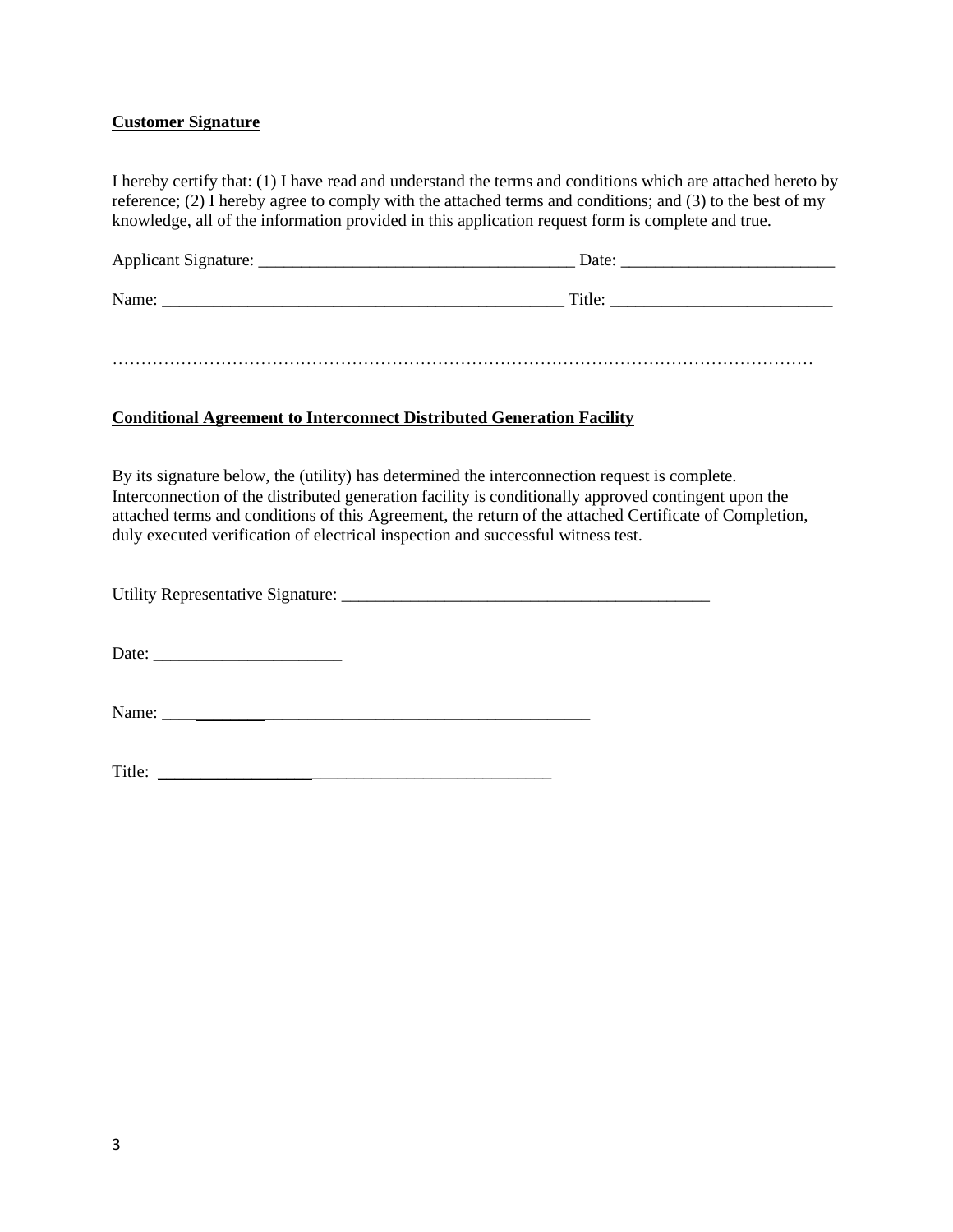## **Interconnection Request Application Form**

**(Greater than 25kWAC)**

## **Interconnection Applicant Contact Information**

| Mailing Address: National Address: National Address: National Address: National Address: National Address: National Address: National Address: National Address: National Address: National Address: National Address: Nationa |  |  |  |
|--------------------------------------------------------------------------------------------------------------------------------------------------------------------------------------------------------------------------------|--|--|--|
|                                                                                                                                                                                                                                |  |  |  |
| Telephone (Daytime): _________________________________(Evening): ___________________________________                                                                                                                           |  |  |  |
|                                                                                                                                                                                                                                |  |  |  |
| Alternative Contact Information (if different from Primary Contact Information)                                                                                                                                                |  |  |  |
|                                                                                                                                                                                                                                |  |  |  |
|                                                                                                                                                                                                                                |  |  |  |
|                                                                                                                                                                                                                                |  |  |  |
|                                                                                                                                                                                                                                |  |  |  |
|                                                                                                                                                                                                                                |  |  |  |
|                                                                                                                                                                                                                                |  |  |  |
|                                                                                                                                                                                                                                |  |  |  |
| City of Carlyle serving Facility site:                                                                                                                                                                                         |  |  |  |
|                                                                                                                                                                                                                                |  |  |  |
|                                                                                                                                                                                                                                |  |  |  |
| <b>Equipment Contractor</b>                                                                                                                                                                                                    |  |  |  |
|                                                                                                                                                                                                                                |  |  |  |
|                                                                                                                                                                                                                                |  |  |  |
|                                                                                                                                                                                                                                |  |  |  |
|                                                                                                                                                                                                                                |  |  |  |
|                                                                                                                                                                                                                                |  |  |  |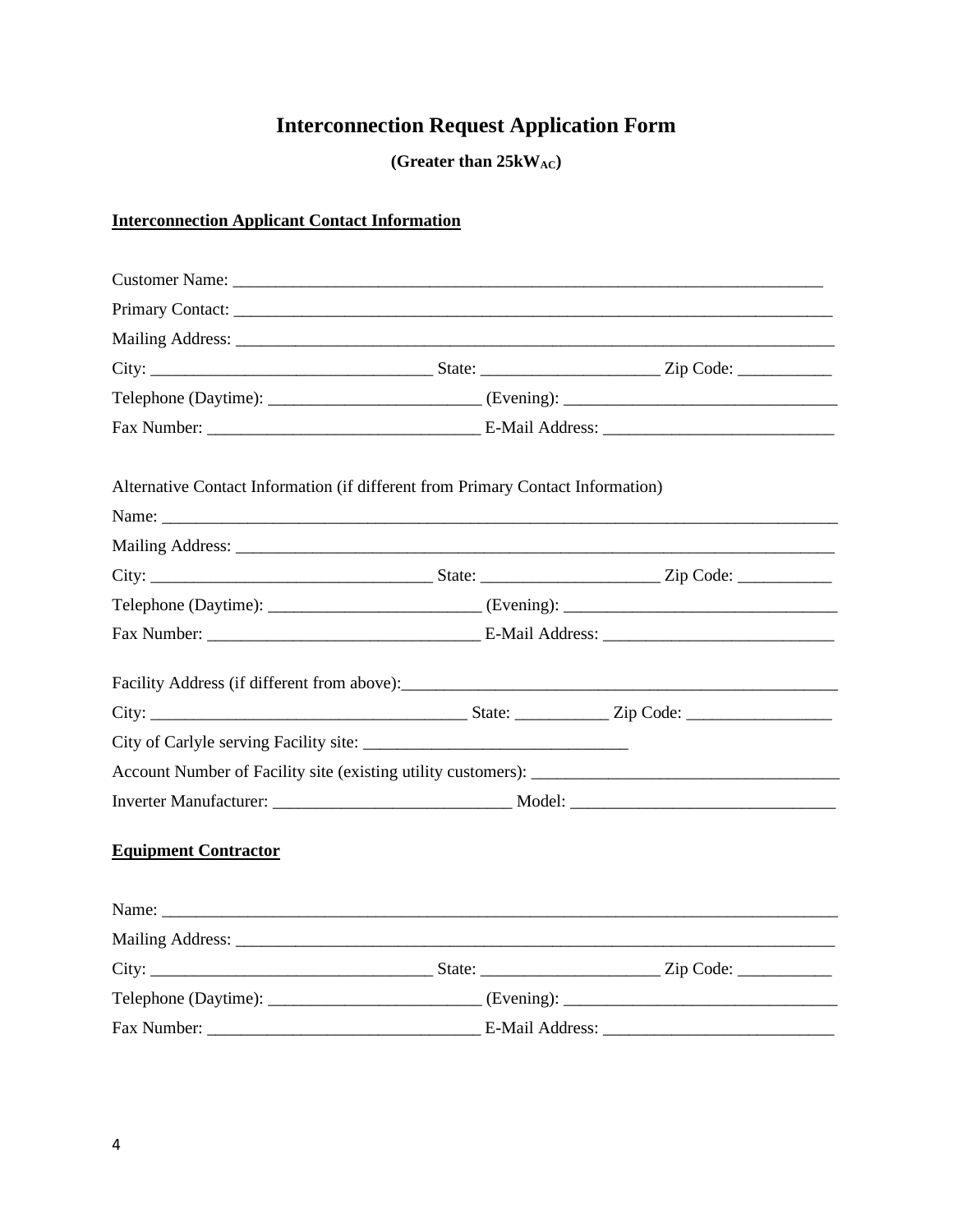## **Electrical Contractor** (if different from Equipment Contractor)

| <b>Electric Service Information for Customer Facility Where Generator Will Be Interconnected</b> |                                                           |                    |                             |
|--------------------------------------------------------------------------------------------------|-----------------------------------------------------------|--------------------|-----------------------------|
|                                                                                                  |                                                           |                    | $Voltage: ________ (Volts)$ |
| Type of Service: Single Phase                                                                    |                                                           | <b>Three Phase</b> |                             |
| If 3 Phase Transformer, Indicate Type:                                                           |                                                           |                    |                             |
| Primary Winding                                                                                  | Wye                                                       | Delta              |                             |
| Secondary Winding                                                                                | Wye                                                       | Delta              |                             |
| Transformer Size:                                                                                |                                                           |                    | Impedance:                  |
| <b>Generator &amp; Prime Mover Information</b><br><b>ENERGY SOURCE (Wind and Solar):</b>         |                                                           |                    |                             |
|                                                                                                  | ENERGY CONVERTER TYPE (Wind Turbine, Photovoltaic Cell,): |                    |                             |
| <b>GENERATOR SIZE:</b>                                                                           | <b>NUMBER OF UNITS:</b>                                   |                    | <b>TOTAL CAPACITY:</b>      |
|                                                                                                  | kW or kVA                                                 |                    | kW or kVA                   |
| <b>GENERATOR TYPE (Check one):</b>                                                               |                                                           |                    |                             |
| Induction<br>Inverter                                                                            | Synchronous                                               | Other              |                             |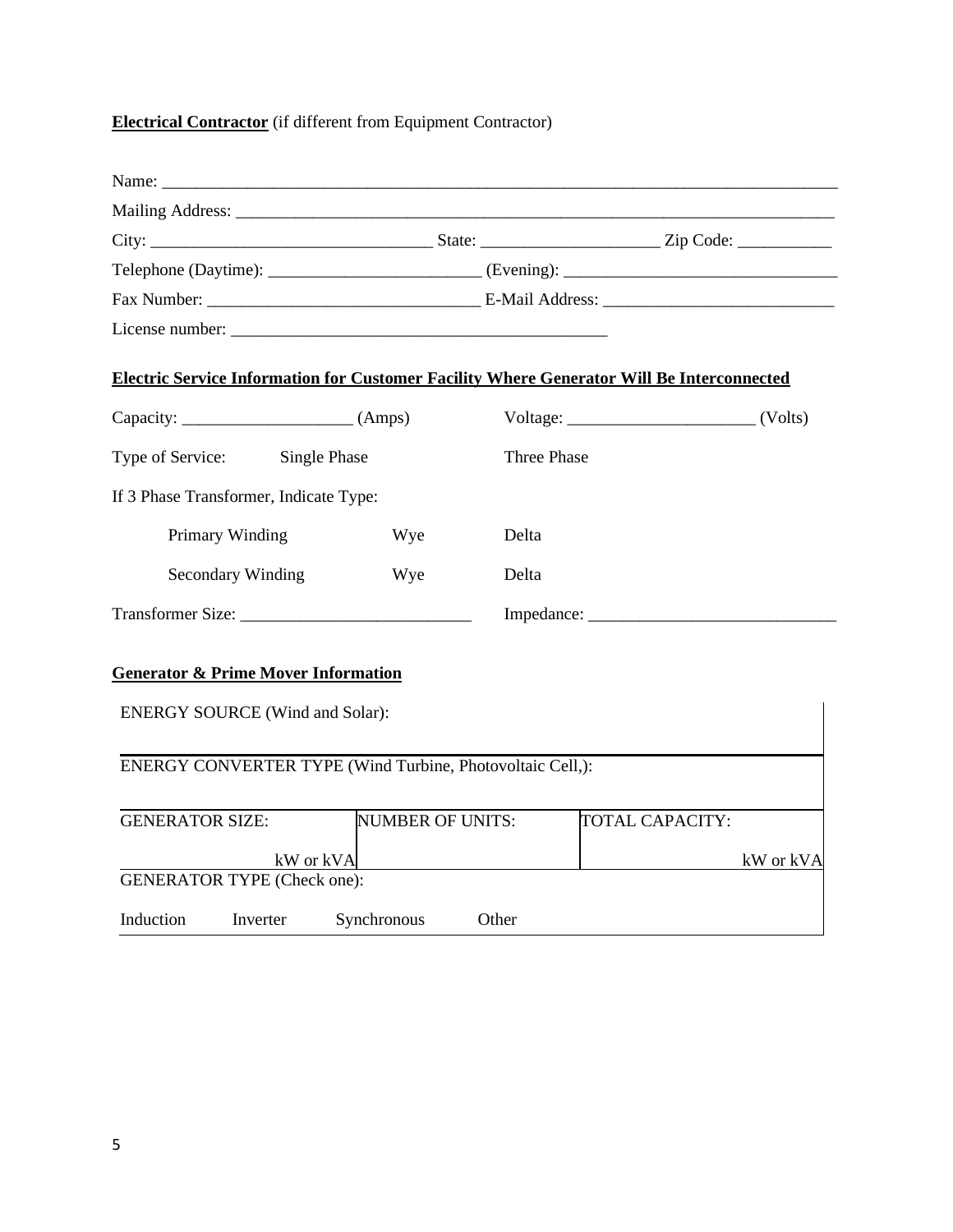## **Distributed Generation Facility Information**

**In-Service Date: \_\_\_\_\_\_\_\_\_\_\_\_\_\_\_\_\_\_\_\_\_\_\_\_\_\_\_\_\_\_\_\_\_\_\_\_**

**List interconnection components/systems to be used in the distributed generation facility that are lab-certified.**

| Component/System            | NRTL Providing Label & Listing                                               |
|-----------------------------|------------------------------------------------------------------------------|
|                             |                                                                              |
| 2. $\overline{\phantom{a}}$ |                                                                              |
|                             |                                                                              |
|                             |                                                                              |
|                             |                                                                              |
|                             | Please provide copies of manufacturer brochures or technical specifications. |

## **Energy Production Equipment/Inverter Information:**

|                                                                                                                                        |                |      | Synchronous Induction Inverter Other Communication Induction Inverter Other Communication Induction |
|----------------------------------------------------------------------------------------------------------------------------------------|----------------|------|-----------------------------------------------------------------------------------------------------|
|                                                                                                                                        |                |      |                                                                                                     |
|                                                                                                                                        |                |      |                                                                                                     |
|                                                                                                                                        |                |      |                                                                                                     |
| System Type Tested (Total System):<br>Yes No; attach product literature<br><b>Additional Information for Inverter-Based Facilities</b> |                |      |                                                                                                     |
| <b>Inverter Information:</b>                                                                                                           |                |      |                                                                                                     |
|                                                                                                                                        |                |      |                                                                                                     |
| Type: Forced Commutated Line Commutated                                                                                                |                |      |                                                                                                     |
|                                                                                                                                        |                |      |                                                                                                     |
|                                                                                                                                        |                | $\%$ |                                                                                                     |
| Inverter UL 1741 Listed: Yes                                                                                                           | N <sub>o</sub> |      |                                                                                                     |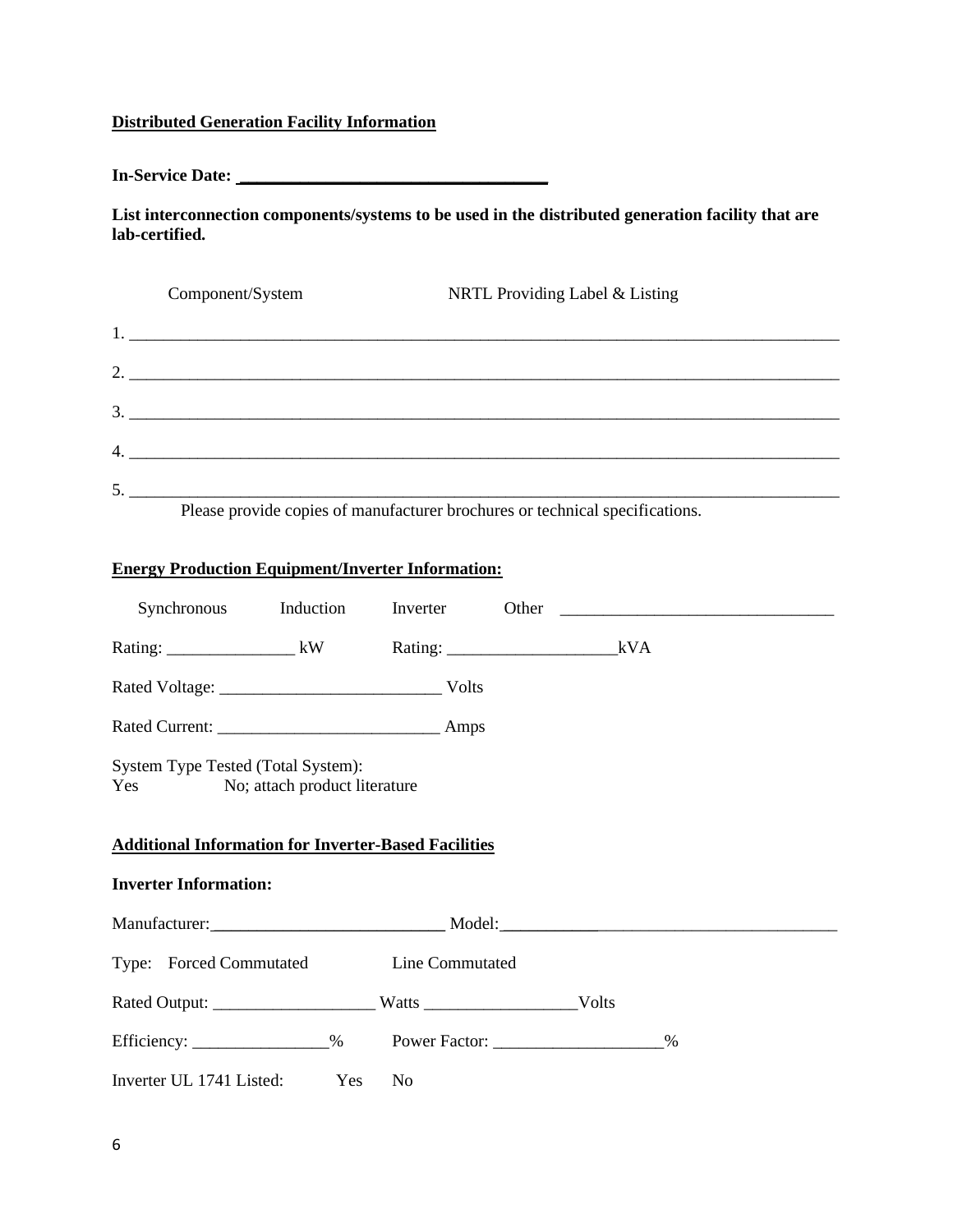### **DC Source / Prime Mover:**

| Rating: $\frac{1}{\sqrt{1-\frac{1}{2}} \cdot \frac{1}{\sqrt{1-\frac{1}{2}} \cdot \frac{1}{\sqrt{1-\frac{1}{2}} \cdot \frac{1}{\sqrt{1-\frac{1}{2}} \cdot \frac{1}{\sqrt{1-\frac{1}{2}} \cdot \frac{1}{\sqrt{1-\frac{1}{2}} \cdot \frac{1}{\sqrt{1-\frac{1}{2}} \cdot \frac{1}{\sqrt{1-\frac{1}{2}} \cdot \frac{1}{\sqrt{1-\frac{1}{2}} \cdot \frac{1}{\sqrt{1-\frac{1}{2}} \cdot \frac{1}{\sqrt{1-\frac{1}{2}} \cdot \frac{1}{\sqrt{1-\frac{1}{$ | kVA  |
|--------------------------------------------------------------------------------------------------------------------------------------------------------------------------------------------------------------------------------------------------------------------------------------------------------------------------------------------------------------------------------------------------------------------------------------------------|------|
|                                                                                                                                                                                                                                                                                                                                                                                                                                                  |      |
|                                                                                                                                                                                                                                                                                                                                                                                                                                                  |      |
|                                                                                                                                                                                                                                                                                                                                                                                                                                                  |      |
|                                                                                                                                                                                                                                                                                                                                                                                                                                                  | Amps |

#### **Other Facility Information:**

One Line Diagram attached: Yes

Plot Plan attached: Yes

#### **Insurance Disclosure**

The attached terms and conditions contain provisions related to liability and indemnification, and should be carefully considered by the interconnection customer. The interconnection customer shall carry general liability insurance coverage, such as, but not limited to, homeowner's insurance. The interconnection customer shall name the City of Carlyle as an additional insured on its homeowner's insurance policy, or similar policy covering general liability.

#### **Customer Signature**

I hereby certify that all of the information provided in this Interconnection Request Application is true.

| <b>Applicant Signature:</b> | Date:  |
|-----------------------------|--------|
|                             |        |
| Name:                       | Title. |

#### **Utility Acknowledgement**

Receipt of the application fee is acknowledged and this interconnection request is complete.

| <b>Utility Signature:</b> |  | $\Delta$ de $\cdot$ |  |  |
|---------------------------|--|---------------------|--|--|
|                           |  |                     |  |  |
|                           |  |                     |  |  |

Printed Name: \_\_\_\_\_\_\_\_\_\_\_\_\_\_\_\_\_\_\_\_\_\_\_\_\_\_\_\_\_\_\_\_\_\_\_\_\_\_\_\_\_\_\_ Title: \_\_\_\_\_\_\_\_\_\_\_\_\_\_\_\_\_\_\_\_\_\_\_\_